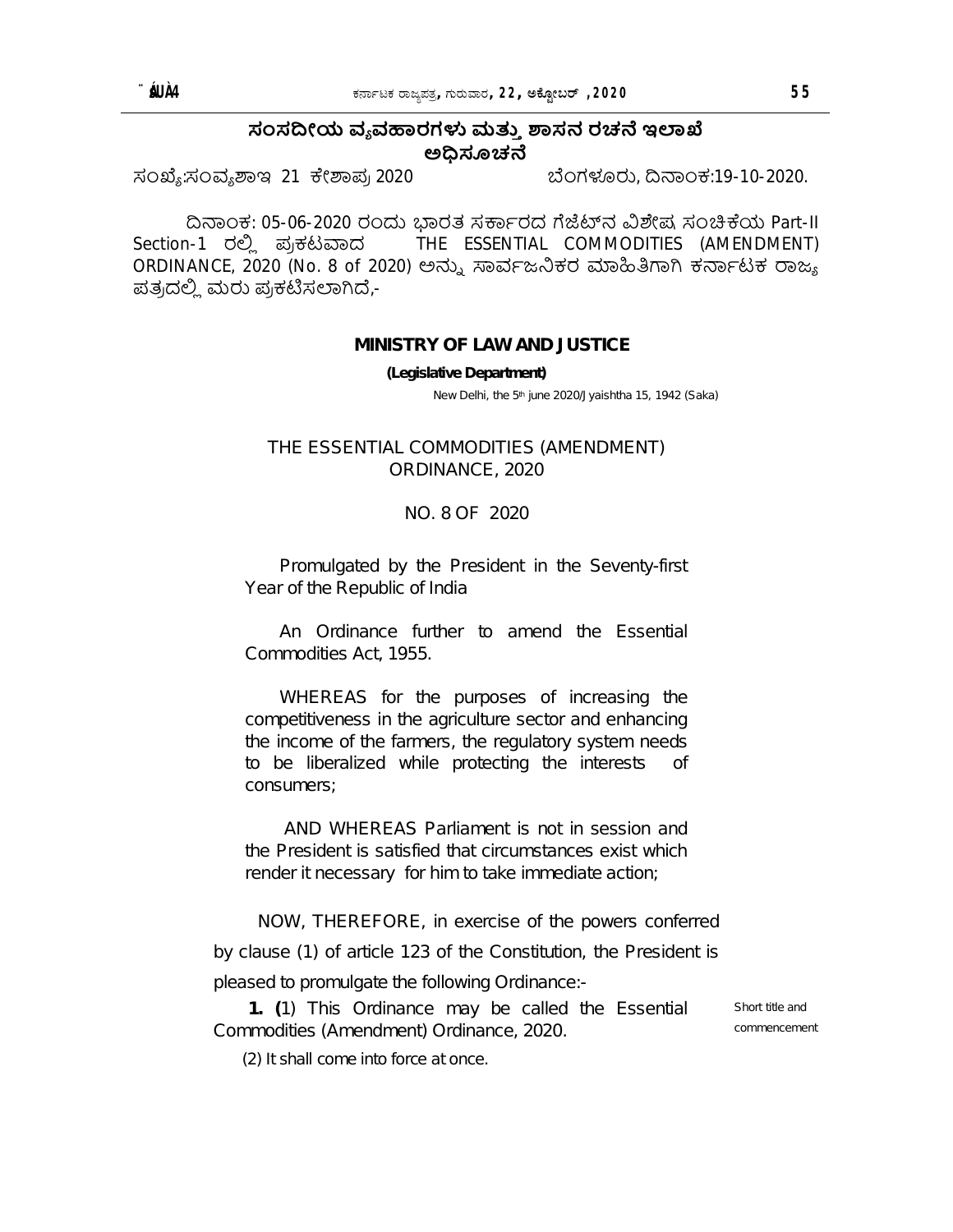10 of 1955 2. In section 3 of the Essential Commodities Act, 1955, after sub-section (1), the following sub-section shall be inserted, namely:-

Amendment of section 3

 '(1A) Notwithstanding anything contained in subsection (1),--

(a) the supply of such food stuffs, including cereals, pulses, potato, onions, edible oilseeds and oils, as the Central Government may, by notification in the Official Gazette, specify, may be regulated only under extraordinary circumstances which may include war, famine, extraordinary price rise and natural calamity of grave nature;

(b) any action on imposing stock limit shall be based on price rise and an order for regulating stock limit of any agriculture produce may be issued under this Act only if there is—

 (i) hundred per cent, increase in the retail price of horticultural produce; or

 (ii) fifty percent, increase in the retail price of nonperishable agricultural foodstuffs,

Over the price prevailing immediately preceding twelve months, or average retail price of last five years, whichever is lower:

 Provided that such order for regulating stock limit shall not apply to a processor or value chain participant of any agricultural produce, if the stock limit of such person does not exceed the overall ceiling of installed capacity of processing, or the demand for export in case of an exporter:

 Provided further that nothing contained in this subsection shall apply to any order, relating to the Public Distribution System or the Targeted Public Distribution System, made by the Government under this Act or under any other law for the time being in force.

 Explanation.—The expression "value chain participant", in relation to any agricultural product, means and includes a set of participants, from production of any agricultural produce in the field to final consumption, involving , processing, packaging,